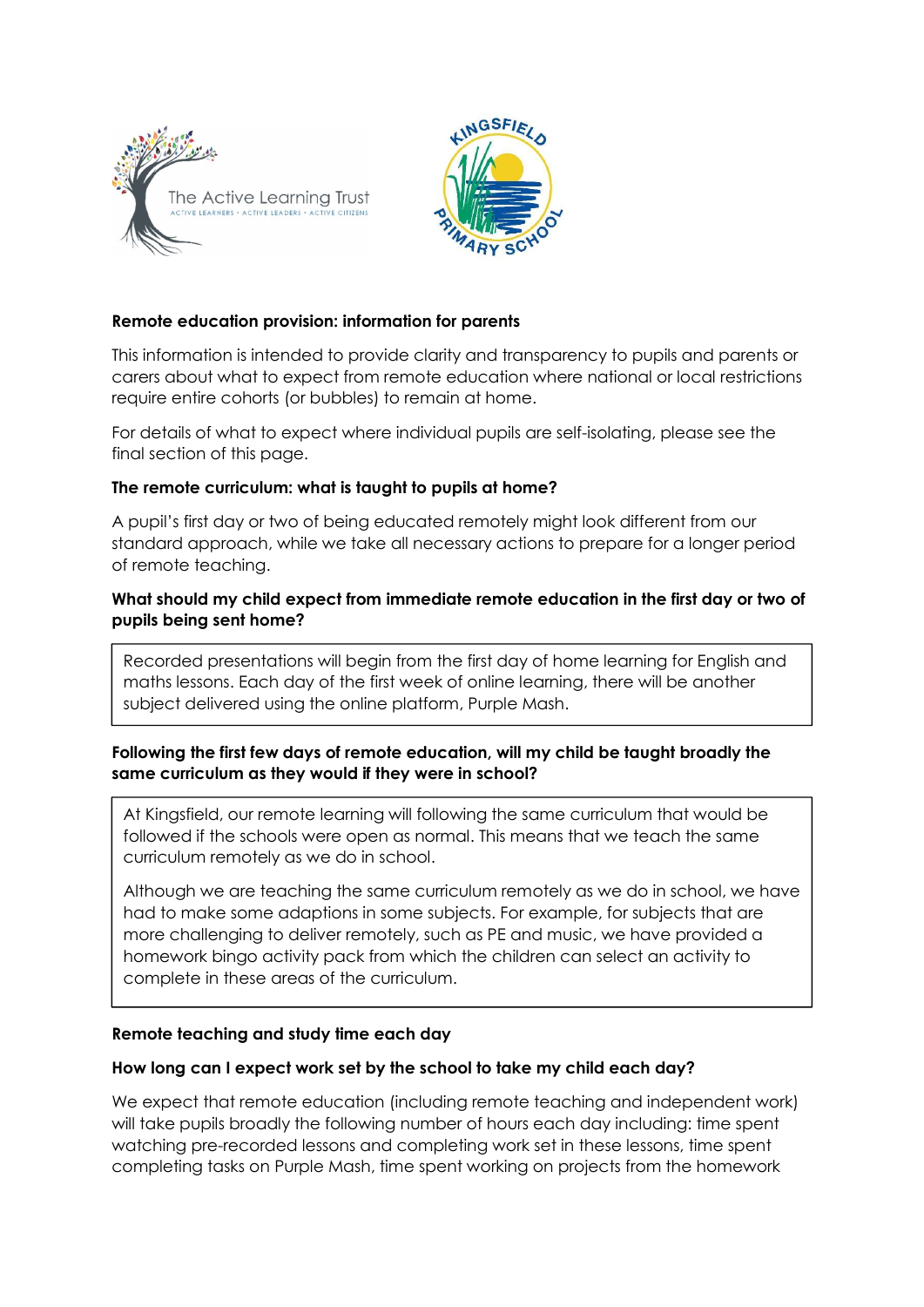bingo menu, time spent on other online suggested activities found on the Kingsfield website learning wall and time spent reading. Below is a suggested timetable broadly in line with the school timetable.

| Pre-school                          | One activity each day from the Nursery<br>homework menu                                                                         |
|-------------------------------------|---------------------------------------------------------------------------------------------------------------------------------|
| <b>Key Stage 1</b>                  | Morning:                                                                                                                        |
| Reception Children: One - Two Hours | 30 minutes phonics using the pre-<br>recorded teaching PowerPoint.                                                              |
|                                     | 30 minutes English using the pre-<br>recorded teaching PowerPoint.                                                              |
|                                     | 30 minutes maths using the pre-<br>recorded teaching PowerPoint.                                                                |
|                                     | Afternoon:                                                                                                                      |
|                                     | 30 minutes completion of ongoing<br>theme task, (flight) completion of<br>homework bingo menu tasks and<br>reading to an adult. |
| Year One: Two hours - Three hours   | Morning:                                                                                                                        |
|                                     | 40 minutes English lesson using the pre-<br>recorded teaching PowerPoint.                                                       |
|                                     | 40 minutes maths using the pre-<br>recorded teaching PowerPoint                                                                 |
|                                     | Afternoon:                                                                                                                      |
|                                     | 40 minutes foundation subject lesson<br>using the pre-recorded teaching<br>PowerPoint.                                          |
|                                     | 30 minutes Purple Mash tasks.                                                                                                   |
|                                     | 30 minutes reading to an adult or<br>completing activities from the<br>homework bingo menu.                                     |
| Year Two: Three hours               | Morning:                                                                                                                        |
|                                     | 40 minutes English lesson using the pre-<br>recorded teaching PowerPoint.                                                       |
|                                     | 40 minutes maths using the pre-<br>recorded teaching PowerPoint                                                                 |
|                                     | Afternoon:                                                                                                                      |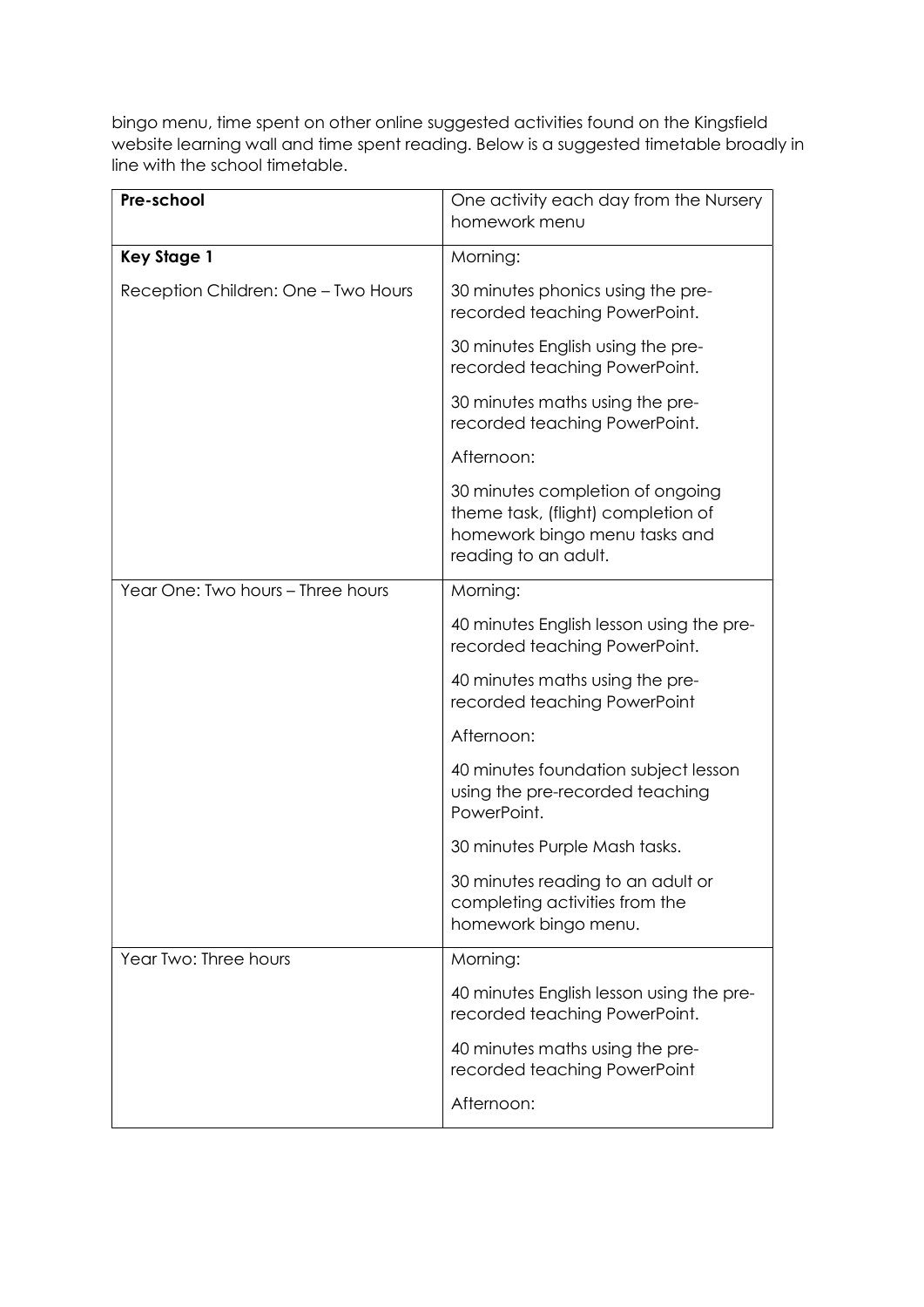|                               | 40 minutes foundation subject lesson<br>using the pre-recorded teaching<br>PowerPoint.                       |
|-------------------------------|--------------------------------------------------------------------------------------------------------------|
|                               | 30 minutes Purple Mash tasks.                                                                                |
|                               | 30 minutes reading to an adult or<br>completing activities from the<br>homework bingo menu.                  |
| Key Stage 2                   | Morning:                                                                                                     |
| Year Three to Six: Four hours | One hour English lesson using the pre-<br>recorded teaching PowerPoint.                                      |
|                               | One hour maths using the pre-recorded<br>teaching PowerPoint.                                                |
|                               | Afternoon: 45 minutes foundation<br>subject using the pre-recorded<br>teaching PowerPoint.                   |
|                               | 45 minutes completing Purple Mash<br>tasks.                                                                  |
|                               | 30 minutes completing activities from<br>homework bingo menu, reading or<br>using apps on the Learning Wall. |

# Accessing remote education

#### How will my child access any online remote education you are providing?

All teaching PowerPoints and homework bingo activities can be found on the Class pages on the school website.

All suggested websites for remote learning can be found on the Learning Wall on the school website.

Other work set can be found on the online learning platform, Purple Mash. Log in details for this online learning platform can be accessed by emailing your child's class teacher.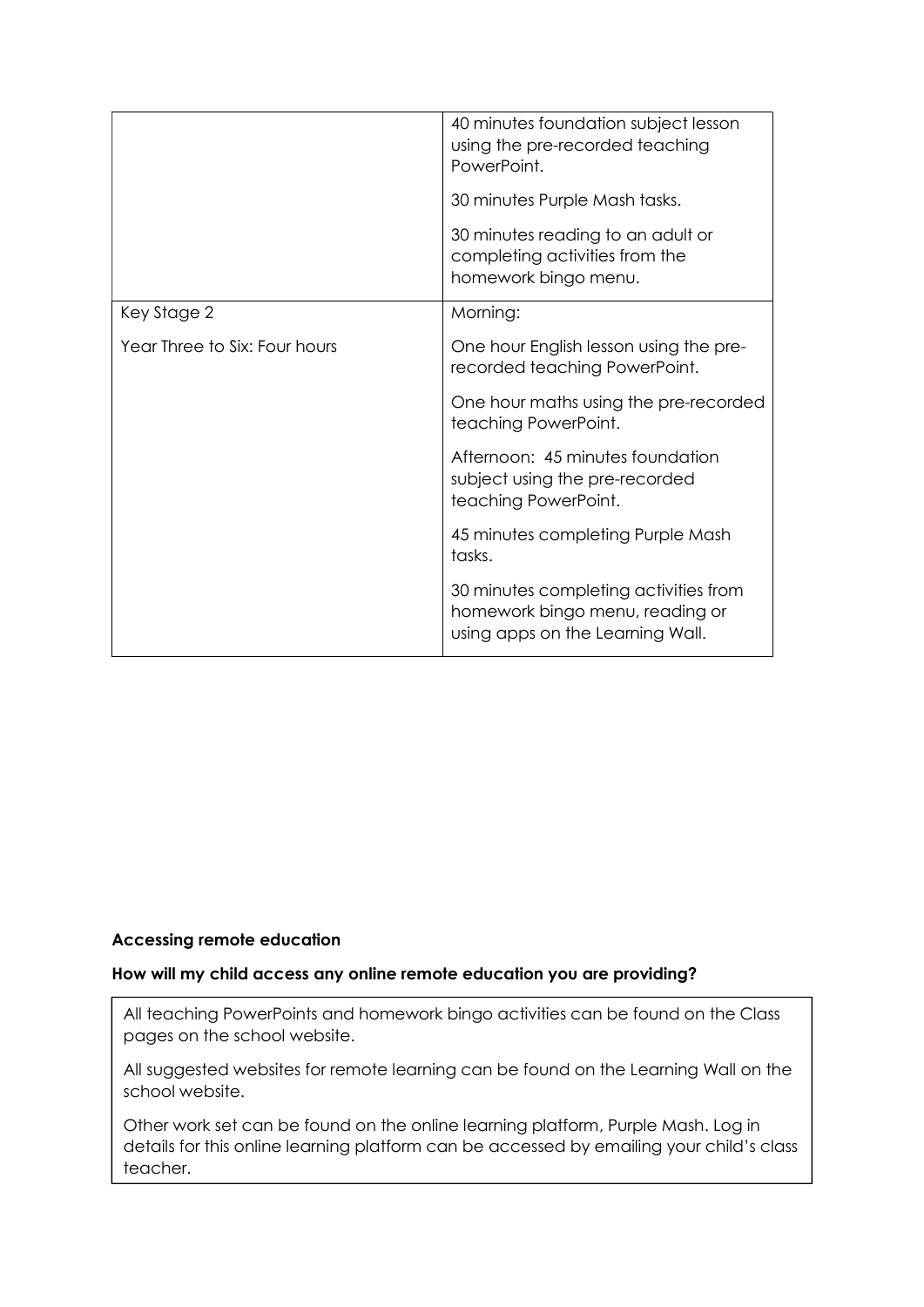# If my child does not have digital or online access at home, how will you support them to access remote education?

We recognise that some pupils may not have suitable online access at home. We will take the following approaches to support those pupils to access remote education:

- Loan of a school laptop or device. Parents/carers will be expected to collect the device from the school office and will need to adhere to and sign the school's loan agreement, committing to the return of the device in the condition it was loaned in, at the end of the remote education period.
- Printed copies of learning tasks and activities. These will be issued at the request of the parent/carer and can be collected from the school office. A workbook will also be issued as a means of recording any learning. It will remain the responsibility of the parent/carer to return any completed work for teacher feedback/marking. Work can also be scanned/photographed and returned via the class teacher by email.

# How will my child be taught remotely?

We use a combination of the following approaches to teach pupils remotely:

- Recorded teaching using Microsoft PowerPoint, including pre-recorded teaching videos.
- Tasks set for all subject areas using the online platform, Purple Mash.
- Homework bingo with projects and activities to complete.
- Printed paper packs produced by teachers.
- Access to websites supporting the teaching of specific subjects or areas, including video clips or sequences.

## Engagement and feedback

## What are your expectations for my child's engagement and the support that we as parents and carers should provide at home?

Pupils are expected to engage with remote learning each day, completing the tasks set on the pre-recorded teaching PowerPoints for English, maths and another area of the curriculum.

Pupils are expected to complete the daily tasks set on Purple Mash.

Pupils are expected to undertake some of the activities provided on the homework bingo menu.

In circumstances where this is not possible, we expect parents/carers to engage with the school and seek support to maximise their child's participation in the remote learning offer.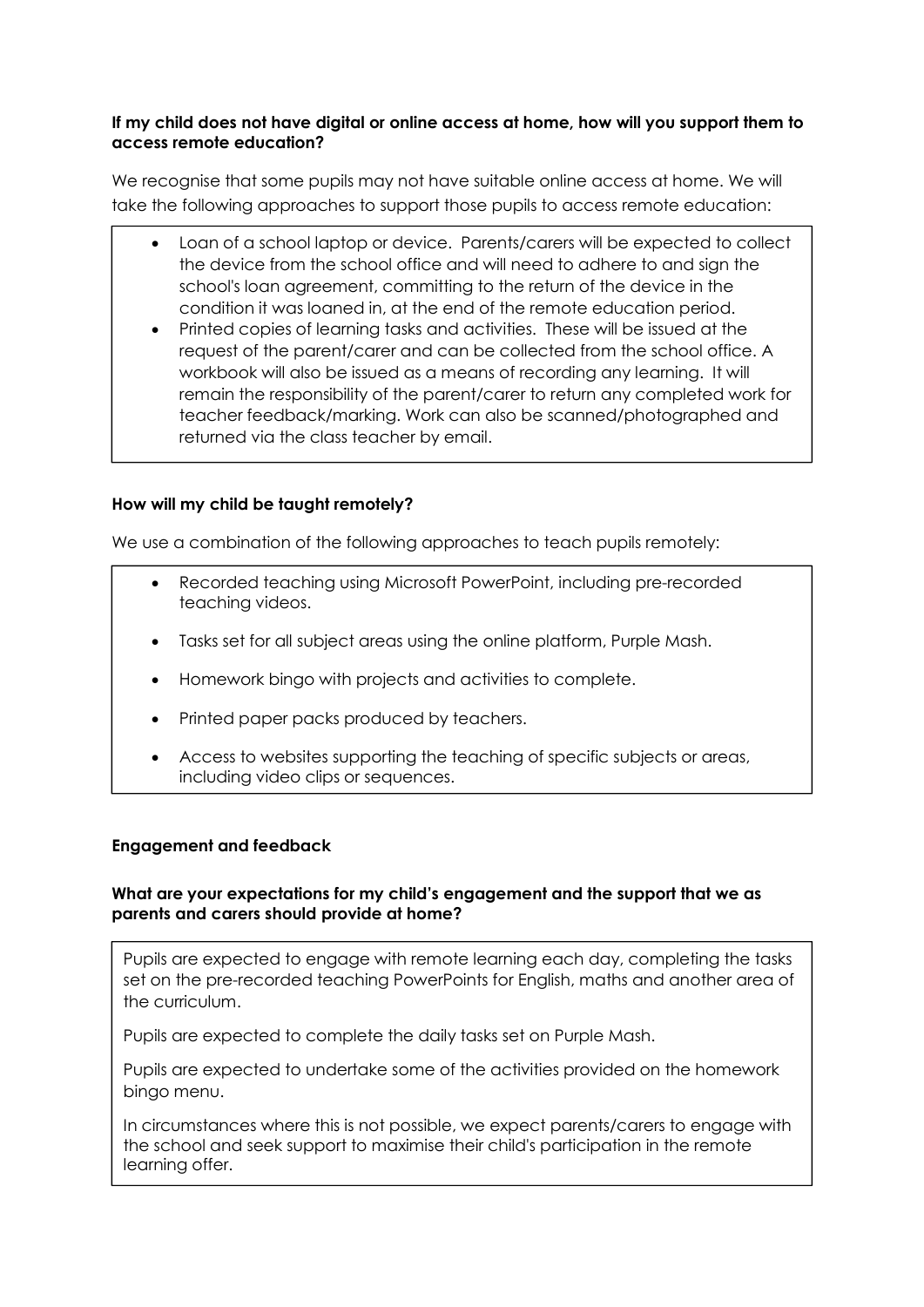## How will you check whether my child is engaging with their work and how will I be informed if there are concerns?

Staff will check the engagement, response and submission of work from pupils on a daily basis and will ensure that pupils are engaging in remote learning on a regular basis.

Where pupils are repeatedly not engaging in remote learning, the class teacher will contact the parent/carer of a pupil to discuss what might be preventing them from engaging and will offer possible alternatives or solutions to the lack of engagement.

## How will you assess my child's work and progress?

Feedback can take many forms and may not always mean extensive written comments for individual children. For example, whole-class feedback or quizzes marked automatically via digital platforms are also valid and effective methods, amongst many others. Our approach to feeding back on pupil work is as follows:

Feedback on work will be provided by the class teacher on a daily basis. This will be provided through the following:

- Emails to parents offering feedback where work has been sent in to the teacher's email account.
- Emails from the teacher directly to children where the work has been sent in via the Purple Mash emailing system.
- Comments made by the teacher on work completed on Purple Mash.
- Automatic feedback on quizzes set on Purple Mash (e.g. total score).
- Where remote education is utilised for a sustained period of time such as a term, staff will endeavour to provide feedback to parents/carers via a telephone call home or a progress check report.
- Where there are concerns that a child's learning is not reflective of their ability, the parent/carer may receive a call or email from their child's class teacher.

#### Additional support for pupils with particular needs

## How will you work with me to help my child who needs additional support from adults at home to access remote education?

We recognise that some pupils, for example some pupils with special educational needs and disabilities (SEND), may not be able to access remote education without support from adults at home. We acknowledge the difficulties this may place on families, and we will work with parents and carers to support those pupils in the following ways: